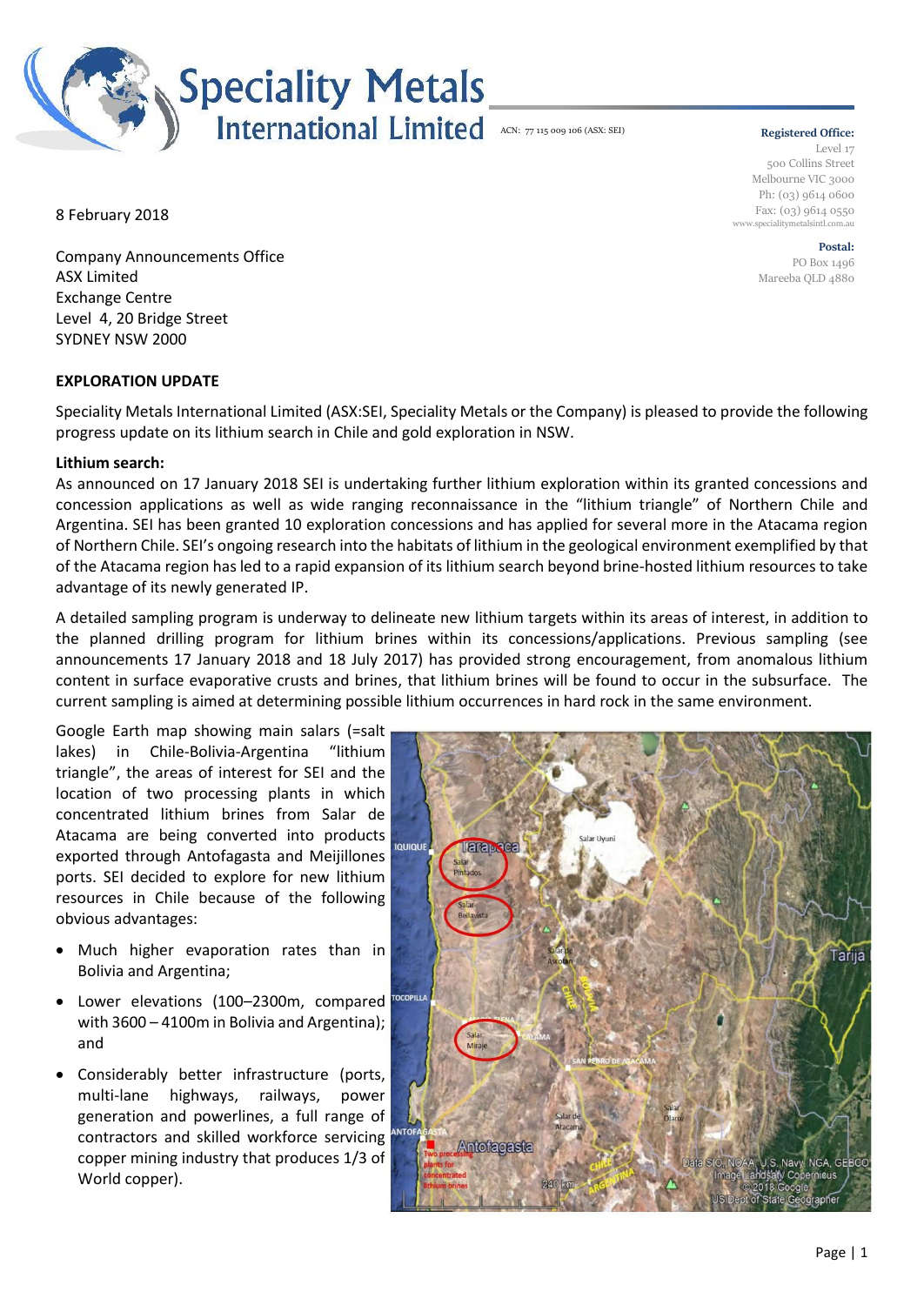

To date an additional 132 samples collected in the current sampling and reconnaissance program have been submitted for analysis.

Geophysical interpretation currently under way confirms that SEI's current concessions and applications are well placed to test for basinal brines.

## **Gold search:**

SEI is also pleased to announce that its 100% owned gold prospect Crow Mountain, EL6648 in northern NSW, has been renewed for a further three years from the 2 February 2018. The Crow Mountain prospect covers an old gold field first worked from 1868. Work completed in the current term involved a comprehensive review of the geological, geochemical and geophysical data acquired in the licence over the last 10 years which indicates that the licence area contains three important potential gold mineralisation targets:

- Carlin style gold deposition in the Early Carboniferous west of the Peel Fault.
- Bulk mining grades of gold disseminated in quartz veins associated with late phyllic alteration of a belt of partly serpentinised ultramafics in a north-north-west-trending corridor east of the Peel Fault.
- Potential for intrusion-related or "porphyry" gold mineralisation in altered dolerite/quartz monzodiorite intrusions.

None of these targets have been tested in the license area. The latter two targets have potentially been defined inpart by the chargeability anomalies found in a 2008 IP survey, but not tested. The first target type is known only from drill core from the 2010 drilling by the Company's predecessor, Icon Resources Limited. and no surface sampling or geophysics has been carried out to follow up this important discovery.

The current term investigations found potential gossans in the form of limonitic jasper breccia that may reflect intrusion related mineralisation, showed that gold is likely leached from the surface and confirmed phyllic alteration associated with historic gold workings.

A more rigorous approach to exploration in the EL6648 based on these findings is planned with the intent of defining drill targets.



Figure 1. Location of EL6648